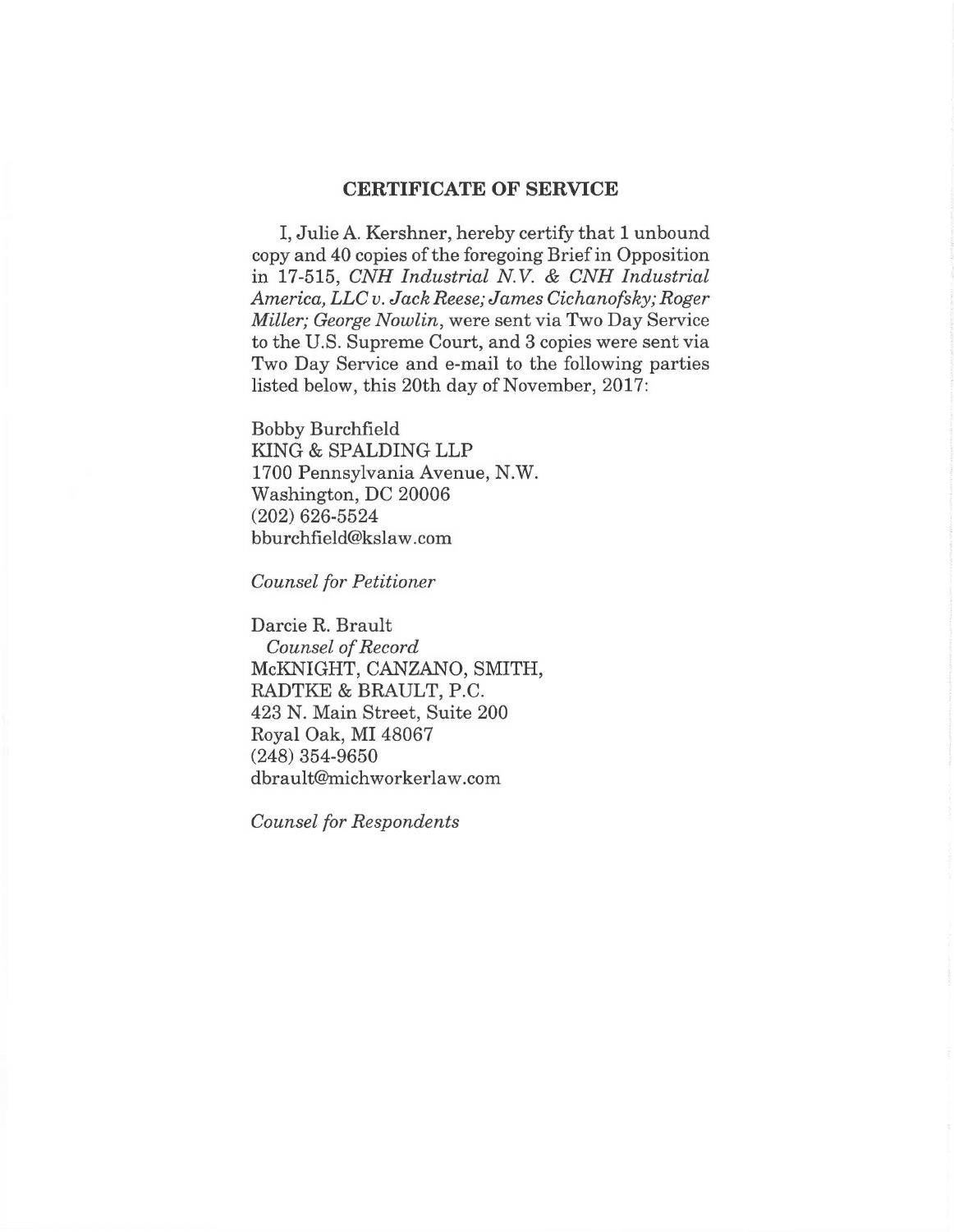Kenneth Winn Allen [1 courtesy copy] KIRKLAND & ELLIS, LLP 655 15th Street, N.W. Washington, DC 20005 (202) 879-5000 winn.allen@kirkland.com

## *Counsel for Erisa Industry Committee*

Glen D. Nager [1 courtesy copy] JONES DAY 51 Louisiana Avenue, N.W. Washington, DC 20001-2113 (202) 879-5464 gdnager@jonesday.com

*Counsel for Chamber of Commerce of the United States of America, et al.* 

Stephen Shapiro [1 courtesy copy] MAYER BROWN, LLP 71 South Wacker Drive Chicago, IL 60606 (312) 782-0600 ssha piro@mayerbrown.com

*Counsel for Whirlpool Corporation*